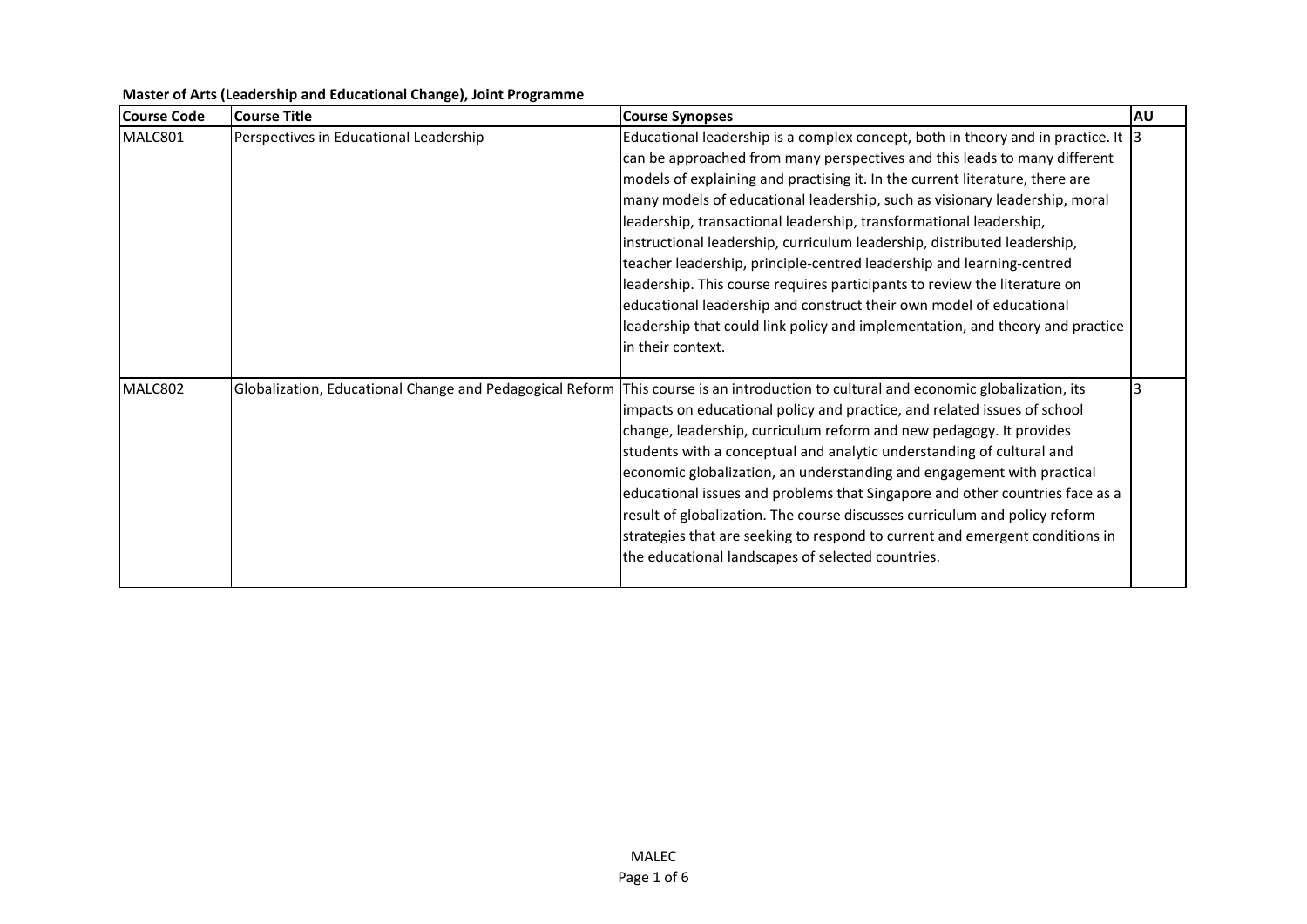| <b>Course Code</b> | <b>Course Title</b>                              | <b>Course Synopses</b>                                                              | <b>AU</b> |
|--------------------|--------------------------------------------------|-------------------------------------------------------------------------------------|-----------|
| MALC803            | Curriculum Theory, History and Issues            | Basic to curriculum theory is to consider the key questions: What knowledge         |           |
|                    |                                                  | is of most worth to learners? What activities are of most effective in enabling     |           |
|                    |                                                  | learners to acquire this knowledge? Who benefits from different conceptions         |           |
|                    |                                                  | of knowledge and curriculum? What is the most appropriate way to organize           |           |
|                    |                                                  | these activities? How do I know if learners have acquired this knowledge?           |           |
|                    |                                                  | There is no one correct answer to these questions. Making decisions about           |           |
|                    |                                                  | curriculum issues entails defining what is desirable? and attempting to realize     |           |
|                    |                                                  | what is achievable in diverse human lives. Thus, the process of making              |           |
|                    |                                                  | curriculum decisions is, and should be complex and problematic. In this             |           |
|                    |                                                  | introductory course, students will review the history, and major themes in the      |           |
|                    |                                                  | curriculum studies. Students will examine varied ideological orientations, and      |           |
|                    |                                                  | become familiar with the structures that support ongoing discourses. They           |           |
|                    |                                                  | will develop critical and analytical skills appropriate to the scholarly discussion |           |
|                    |                                                  | of curriculum and teaching problems.                                                |           |
| MALC804            | Curriculum Implementation and School Improvement | This course focuses on implementation issues associated with national and           |           |
|                    |                                                  | school-based curriculum innovation efforts, professional development and            |           |
|                    |                                                  | school improvement. It addresses the theoretical concepts that are related to       |           |
|                    |                                                  | the implementation process and issues of curricular innovations in schools. It      |           |
|                    |                                                  | is designed to encourage educational leaders to examine their assumptions           |           |
|                    |                                                  | about the nature of educational change and the complex process of                   |           |
|                    |                                                  | implementing planned change at the school and classroom levels. Participants        |           |
|                    |                                                  | will be expected to review, critically analyse and relate relevant literature to    |           |
|                    |                                                  | their own experiences of working with innovation and change initiatives in          |           |
|                    |                                                  | their own contexts.                                                                 |           |
|                    |                                                  |                                                                                     |           |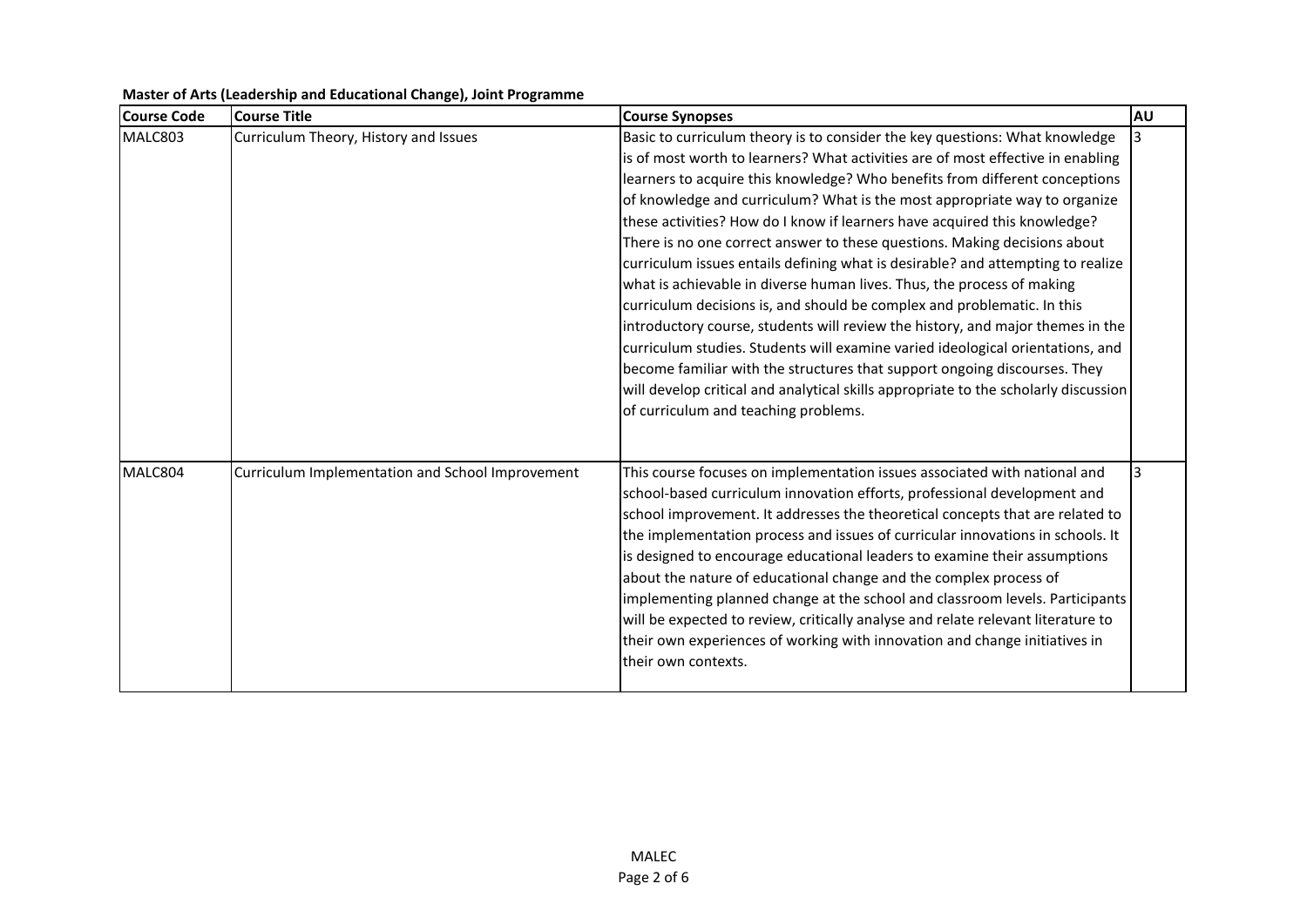| <b>Course Code</b> | <b>Course Title</b>                               | <b>Course Synopses</b>                                                                                                                                                                                                                                                                                                                                                                                                                                                                                                                                                                                                                                   | AU |
|--------------------|---------------------------------------------------|----------------------------------------------------------------------------------------------------------------------------------------------------------------------------------------------------------------------------------------------------------------------------------------------------------------------------------------------------------------------------------------------------------------------------------------------------------------------------------------------------------------------------------------------------------------------------------------------------------------------------------------------------------|----|
| MALC805            | Seminars in Educational Inquiry                   | This seminar series is designed to help participants develop a well-informed<br>understanding of what educational inquiry is and how such inquiry is<br>conceived to investigate important educational issues and phenomena<br>focusing on change, curriculum, pedagogy and assessment. It will discuss<br>several important forms of qualitative research such as<br>philosophical/conceptual analysis, document analysis, historical research,<br>case studies, action research and narrative inquiry. Participants will learn to<br>critically analyse pieces of educational research and conceptualiseaproposal<br>for an inquiry project.           |    |
| MALC806            | Integrative Study Project                         | This course will build around a series of seminars that will integrate each<br>students learning experiences and expand her/his knowledge, understanding<br>and practice of leadership. The integrative study project that a student<br>undertakes arises from an identification of a problem which forms the focus<br>of inquiry. Students will need to locate and read the most relevant literature<br>in order to understand more deeply the problem identified, recommend<br>solutions and discuss the implications of recommendations for policy and<br>practice. Students will be required to submit a final report of about 3,000<br>4,000 words. |    |
| MALC811            | Crafting the Curriculum - From Theory to Practice | Curriculum planning and design are essential ingredients in the curriculum<br>development process. The course will introduce participants to the nature of<br>the design process, and considers principal forms of commonplace curriculum<br>designs found in schools and educational systems. Participants will learn<br>about the key principles of effective curriculum design and have the<br>opportunity to apply the principles learnt through a collaborative curriculum<br>design project in a chosen disciplinary field or an area of interest. The<br>important issue of teacher curriculum planning is also addressed.                        | 3  |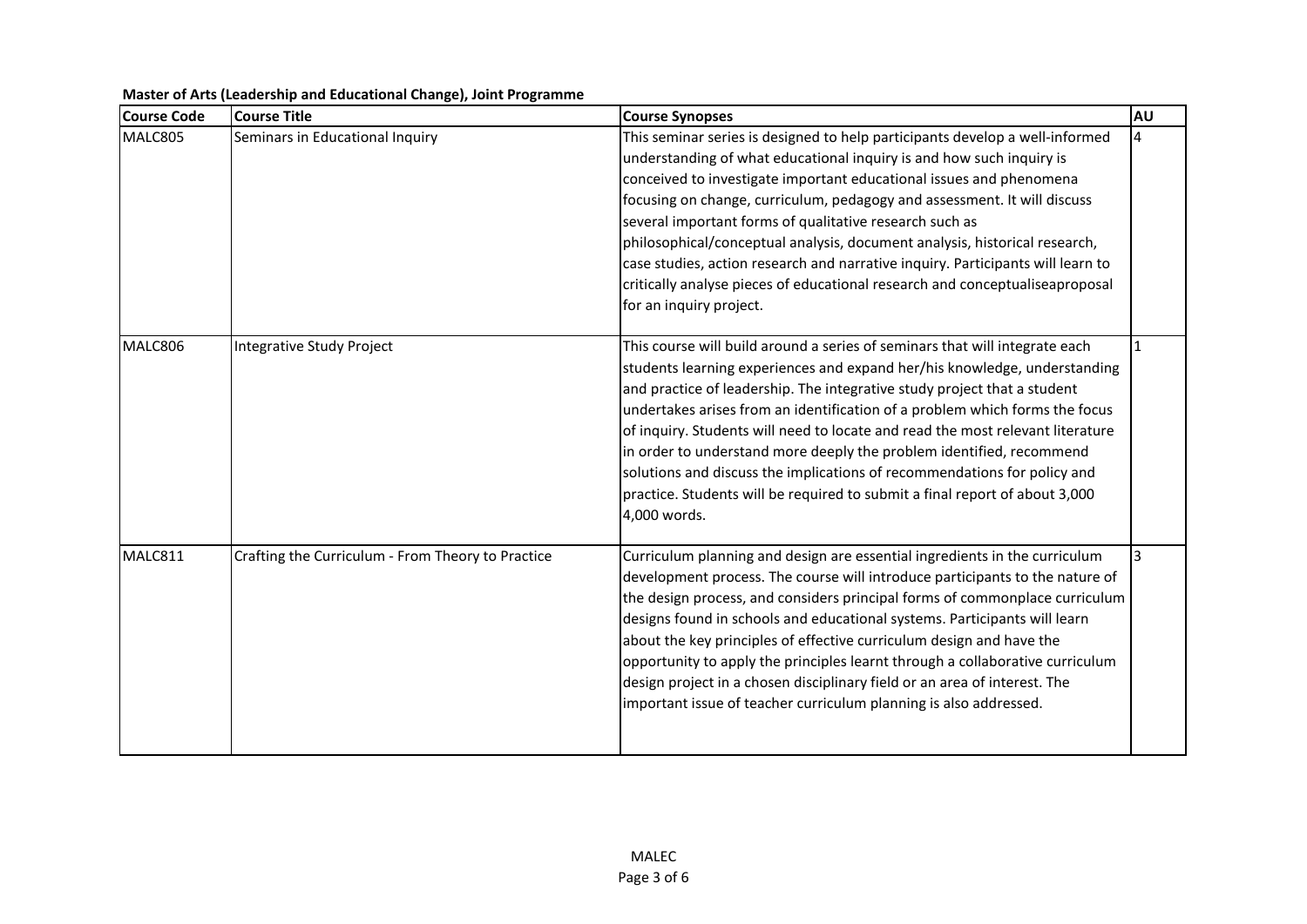| <b>Course Code</b> | <b>Course Title</b>                                             | <b>Course Synopses</b>                                                                                                                                                                                                                                                                                                                                                                                                                                                                                                                                                                                                                                                                                          | <b>AU</b> |
|--------------------|-----------------------------------------------------------------|-----------------------------------------------------------------------------------------------------------------------------------------------------------------------------------------------------------------------------------------------------------------------------------------------------------------------------------------------------------------------------------------------------------------------------------------------------------------------------------------------------------------------------------------------------------------------------------------------------------------------------------------------------------------------------------------------------------------|-----------|
| MALC812            | Differentiating Curriculum and Teaching for Diverse<br>Learners | Engaging learning requires a renewed focus on the learner to understand and 3<br>provide for diverse needs, abilities and backgrounds so as to optimise learning<br>for all students. This course aims to assist participants in developing a critical<br>understanding of the diversity of learning needs in regular classrooms. It will<br>enable participants to use a variety of research-based curriculum design<br>models to develop appropriate curricula and teaching approaches, review,<br>adapt and differentiate existing curricula to meet varied learning needs, as<br>well as evaluate the effectiveness of the designed curricula.                                                              |           |
| MALC815            | Curriculum and Teaching Policy                                  | This course examines the theoretical and political bases of curriculum and<br>teaching policies and their influences on school organizations and teaching<br>practices. It will explore the policy-making process from policy design through<br>implementation.                                                                                                                                                                                                                                                                                                                                                                                                                                                 |           |
| MALC821            | Teacher Knowledge, Learning and Development                     | This course focuses on rethinking the social, cultural, political and educational 3<br>contexts of teaching and learning as well as the personal and professional<br>development of teachers. Participants will examine their own professional<br>development trajectories against the broader context of professional learning<br>globally. Participants will examine and discuss critical questions such as What<br>constitutes effective teaching?, How do teachers develop professionally?,<br>How can educational reforms impact school effectiveness and improvement?,<br>How do teachers teach and learn in different social, cultural and political<br>settings? and How to build learning communities? |           |
| MALC822            | Teaching and Learning in Multicultural Classroom                | Student diversity (characterized by gender, race, ethnicity, language, special<br>needs, and sexual orientation) is examined in relation to decisions about<br>teaching methodology, curriculum, instructional materials, student grouping,<br>home-school-community relationships, and teachers cultural background and<br>professional growth and development.                                                                                                                                                                                                                                                                                                                                                | 3         |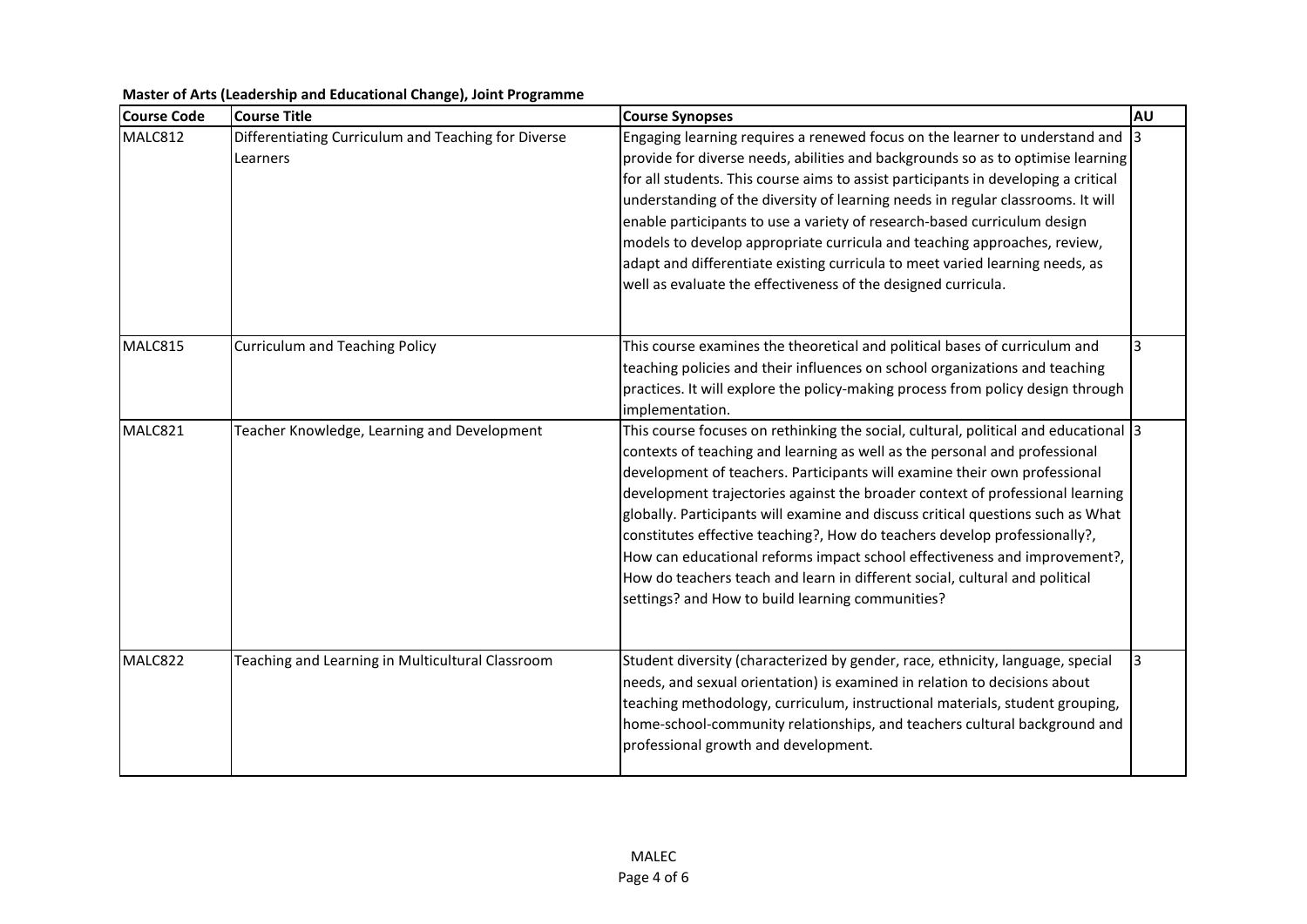| <b>Course Code</b> | <b>Course Title</b>                   | <b>Course Synopses</b>                                                                                                                                                                                                                                                                                                                                                                                                                                                                                                                                                                                                                                                                                                                                                                                                                   | <b>AU</b>      |
|--------------------|---------------------------------------|------------------------------------------------------------------------------------------------------------------------------------------------------------------------------------------------------------------------------------------------------------------------------------------------------------------------------------------------------------------------------------------------------------------------------------------------------------------------------------------------------------------------------------------------------------------------------------------------------------------------------------------------------------------------------------------------------------------------------------------------------------------------------------------------------------------------------------------|----------------|
| MALC825            | Theories and Perspectives on Learning | This course will focus on the behaviourist, cognitive and constructivist<br>theories and perspectives on how people come to learn, understand, reason,<br>and solve problems, as well as the implications of these theories for the<br>design of learning environments and learning in formal and informal contexts.<br>Centrally important issues in the cognitive and social sciences will be<br>discussed, such as mental models, representations, conceptual change,<br>expertise, transfer, situated cognition, collective cognition, activity systems,<br>communities of practice, and informal learning.                                                                                                                                                                                                                          | 3              |
| MALC831            | Assessment and Learning               | In recent years, there has been renewed interest, and a growing body of<br>literature and research on assessment for learning, sometimes referred to as<br>formative assessment or classroom assessment. At the same time, there is a<br>growing awareness of the confluence of assessment and learning and the<br>tensions between assessment and learning as a dialectic. This course is<br>designed to provide educational leaders with a theoretical framework and an<br>informed understanding of the assessment and learning dialectic in various<br>issues so that they can evaluate assessment practices and policies in their own<br>context. Participants are then able to systematically and critically reflect on<br>assessment practices in their own contexts and to learn from the experiences<br>and contexts of others. | $\overline{3}$ |
| MALC832            | Programme and Curriculum Evaluation   | This course aims at developing participants professional competency in<br>understanding and designing evaluation studies in educational context.<br>Through exploring the theories of the nature of major evaluation models,<br>participants will develop understanding of the key aspects, including the<br>politics and ethics of designing evaluation studies. Examples from various<br>sources will be used as case studies. The course introduces key steps in<br>planning and carrying out an evaluation and participants are expected to<br>design an evaluation. Attention is given to needs assessment, formative<br>research, methods of data collection, and the monitoring of outputs and<br>outcomes.                                                                                                                       | 3              |